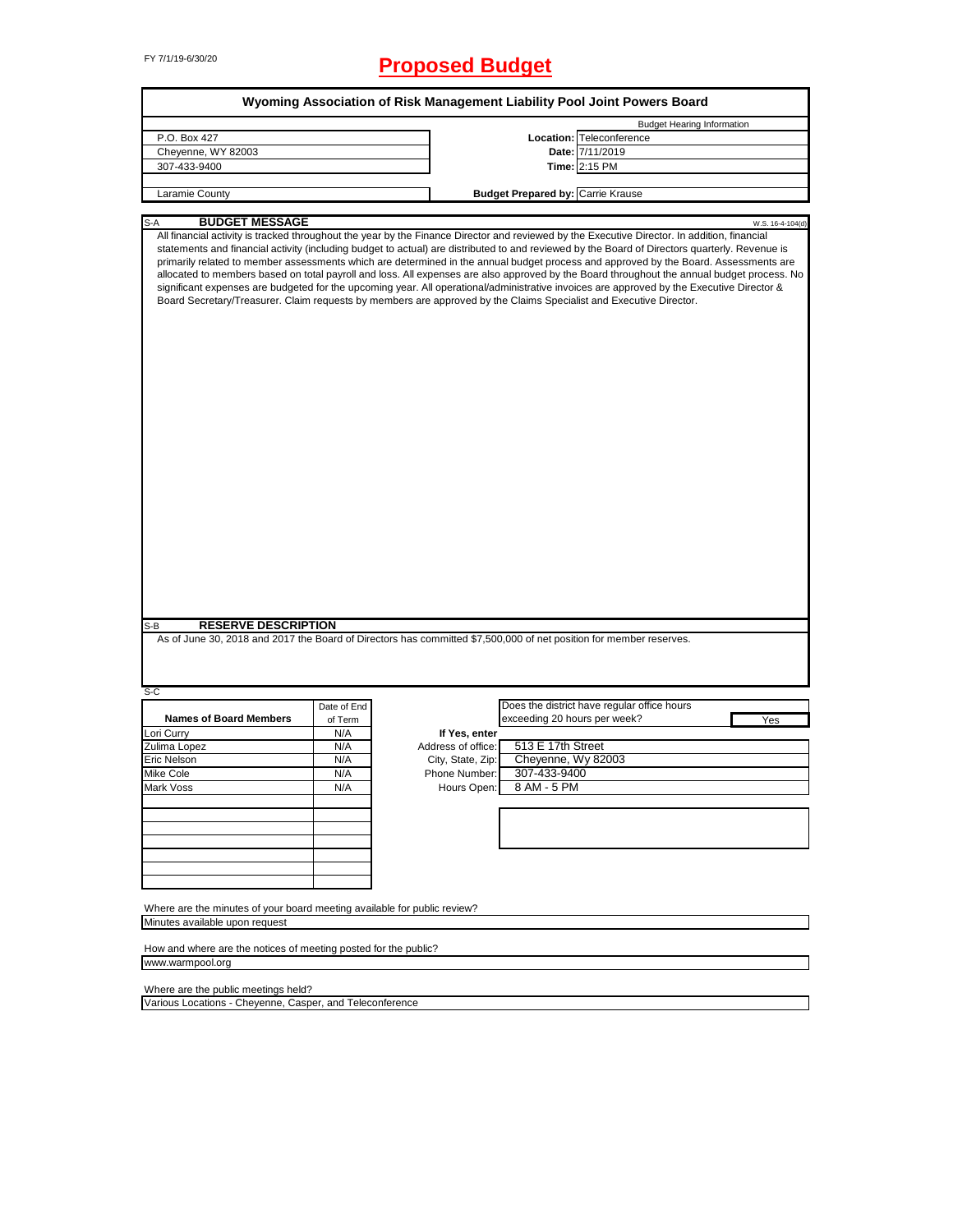### **PROPOSED BUDGET SUMMARY**

|       | <b>OVERVIEW</b>                                             |              | 2018-2019<br>Estimated | 2019-2020<br>Proposed | Pending<br>Approval |
|-------|-------------------------------------------------------------|--------------|------------------------|-----------------------|---------------------|
|       |                                                             |              |                        |                       |                     |
| $S-1$ | <b>Total Budgeted Expenditures</b>                          | \$2,256,828  | \$2,745,375            | \$2,787,204           |                     |
| $S-2$ | <b>Total Principal to Pay on Debt</b>                       | \$0          | \$0                    |                       |                     |
| $S-3$ | <b>Total Change to Restricted Funds</b>                     | \$0          | \$0 <sub>1</sub>       |                       |                     |
|       |                                                             |              |                        |                       |                     |
| $S-4$ | <b>Total General Fund and Forecasted Revenues Available</b> | \$19,382,180 | \$19,410,205           | \$19,202,034          |                     |
|       |                                                             |              |                        |                       |                     |
| $S-5$ | Amount requested from County Commissioners                  | \$0          | \$0 <sub>1</sub>       |                       |                     |
|       |                                                             |              |                        |                       |                     |
| $S-6$ | <b>Additional Funding Needed:</b>                           |              |                        |                       |                     |

|                   | <b>REVENUE SUMMARY</b>                       | 2017-2018                                                                | 2018-2019    | 2019-2020    | Pending                                                                                                                                                                                                                          |
|-------------------|----------------------------------------------|--------------------------------------------------------------------------|--------------|--------------|----------------------------------------------------------------------------------------------------------------------------------------------------------------------------------------------------------------------------------|
|                   |                                              | Actual                                                                   | Estimated    | Proposed     | Approval                                                                                                                                                                                                                         |
|                   |                                              |                                                                          |              |              |                                                                                                                                                                                                                                  |
| $S-7$             | <b>Operating Revenues</b>                    | \$2,062,300                                                              | \$2,085,625  | \$2,145,020  | <u> Hallingar (</u>                                                                                                                                                                                                              |
| $S-8$             | Tax levy (From the County Treasurer)         | \$0                                                                      | \$0          | \$0          | en de la familie de la familie de la familie de la familie de la familie de la familie de la familie de la fam<br>De la familie de la familie de la familie de la familie de la familie de la familie de la familie de la famili |
| $S-9$             | <b>Government Support</b>                    | \$0                                                                      | \$0          | \$0          | en de la familie de la familie de la familie de la familie de la familie de la familie de la familie de la fam<br>Concelho de la familie de la familie de la familie de la familie de la familie de la familie de la familie de  |
| $S-10$            | Grants                                       | \$0                                                                      | \$0          | \$0          | en de la familie de la familie de la familie de la familie de la familie de la familie de la familie de la fam<br>Constitution de la familie de la familie de la familie de la familie de la familie de la familie de la familie |
| $S-11$            | Other County Support (Not from Co. Treas.)   | \$0                                                                      | \$0          | \$0          | en de la familie de la familie de la familie de la familie de la familie de la familie de la familie de la fam<br>Constituit de la familie de la familie de la familie de la familie de la familie de la familie de la familie d |
| $S-12$            | <b>Miscellaneous</b>                         | \$405.050                                                                | \$409.750    | \$392.184    | <u> Karl Tarakhiri Karl Tarakhiri Karl Tarakhiri Karl Tarakhiri Karl Tarakhiri Karl Tarakhiri Karl Tarakhiri </u>                                                                                                                |
| $S-13$            | <b>Other Forecasted Revenue</b>              | \$0                                                                      | \$0          | \$0          | en de la f                                                                                                                                                                                                                       |
|                   |                                              |                                                                          |              |              |                                                                                                                                                                                                                                  |
| $S-14$            | <b>Total Revenue</b>                         | \$2,467,350                                                              | \$2,495,375  | \$2,537,204  | <u>tilik k</u> ullik kull                                                                                                                                                                                                        |
| FY 7/1/19-6/30/20 |                                              | Wyoming Association of Risk Management Liability Pool Joint Powers Board |              |              |                                                                                                                                                                                                                                  |
|                   | <b>EXPENDITURE SUMMARY</b>                   | 2017-2018                                                                | 2018-2019    | 2019-2020    | Pending                                                                                                                                                                                                                          |
|                   |                                              | Actual                                                                   | Estimated    | Proposed     | Approval                                                                                                                                                                                                                         |
|                   |                                              |                                                                          |              |              |                                                                                                                                                                                                                                  |
| $S-15$            | Capital Outlay                               | \$875                                                                    | \$10,000     | \$10.000     | <u> Timonista</u>                                                                                                                                                                                                                |
| $S-16$            | <b>Interest and Fees On Debt</b>             | \$0                                                                      | \$0          | \$0          | an dhe                                                                                                                                                                                                                           |
| $S-17$            | <b>Administration</b>                        | \$65,158                                                                 | \$126,375    | \$139,625    | <u> Martin Sara</u>                                                                                                                                                                                                              |
| $S-18$            | <b>Operations</b>                            | \$2,049,657                                                              | \$2,400,500  | \$2,407,079  | <u> Hallingar í Sveitar í Heim</u>                                                                                                                                                                                               |
| $S-19$            | <b>Indirect Costs</b>                        | \$141,138                                                                | \$208,500    | \$230,500    | <u> Hillishi Mash</u>                                                                                                                                                                                                            |
| <b>S-20R</b>      | <b>Expenditures paid by Reserves</b>         | \$0                                                                      | \$0          | \$0          | 77                                                                                                                                                                                                                               |
| $S-20$            | <b>Total Expenditures</b>                    | \$2,256,828                                                              | \$2,745,375  | \$2,787,204  | <u>Sillin Sallabash</u>                                                                                                                                                                                                          |
|                   |                                              |                                                                          |              |              |                                                                                                                                                                                                                                  |
|                   | <b>DEBT SUMMARY</b>                          | 2017-2018                                                                | 2018-2019    | 2019-2020    | Pending                                                                                                                                                                                                                          |
|                   |                                              | Actual                                                                   | Estimated    | Proposed     | Approval                                                                                                                                                                                                                         |
|                   |                                              |                                                                          |              |              |                                                                                                                                                                                                                                  |
| $S-21$            | <b>Principal Paid on Debt</b>                | \$0                                                                      | \$0          | \$0          | <u>filip</u>                                                                                                                                                                                                                     |
|                   |                                              |                                                                          |              |              |                                                                                                                                                                                                                                  |
|                   | <b>CASH AND INVESTMENTS</b>                  | 2017-2018                                                                | 2018-2019    | 2019-2020    | Pending                                                                                                                                                                                                                          |
|                   |                                              | Actual                                                                   | Estimated    | Proposed     | Approval                                                                                                                                                                                                                         |
|                   |                                              |                                                                          |              |              |                                                                                                                                                                                                                                  |
| $S-22$            | <b>TOTAL GENERAL FUNDS</b>                   | \$16,914,830                                                             | \$16,914,830 | \$16,664,830 | <u> Santa Caractería (h. 1</u>                                                                                                                                                                                                   |
|                   |                                              |                                                                          |              |              |                                                                                                                                                                                                                                  |
|                   | <b>Summary of Reserve Funds</b>              |                                                                          |              |              |                                                                                                                                                                                                                                  |
| $S-23$            | <b>Beginning Balance in Reserve Accounts</b> |                                                                          |              |              |                                                                                                                                                                                                                                  |
| $S-24$            | a. Sinking and Debt Service Funds            | \$0                                                                      | \$0          | \$0          | en 1979.<br>Mala                                                                                                                                                                                                                 |
| $S-25$            | b. Reserves                                  | \$0                                                                      | \$0          | \$0          | en de la familie de la familie de la familie de la familie de la familie de la familie de la familie de la fam<br>Construction de la familie de la familie de la familie de la familie de la familie de la familie de la familie |
| $S-26$            | c. Bond Funds                                | \$7,500,000                                                              | \$7.500.000  | \$7,500,000  | <u>ti Marajevi (</u>                                                                                                                                                                                                             |
|                   | Total Reserves (a+b+c)                       | \$7.500.000                                                              | \$7.500.000  | \$7,500,000  |                                                                                                                                                                                                                                  |
| $S-27$            | Amount to be added                           |                                                                          |              |              |                                                                                                                                                                                                                                  |
| $S-28$            | a. Sinking and Debt Service Funds            | \$0                                                                      | \$0          | \$0          |                                                                                                                                                                                                                                  |
| $S-29$            | b. Reserves                                  | \$0                                                                      | \$0          | \$0          |                                                                                                                                                                                                                                  |
| $S-30$            | c. Bond Funds                                | \$0                                                                      | \$0          | \$0          | e de la composición de la composición de la composición de la composición de la composición de la composición<br>Composición                                                                                                     |
|                   | Total to be added (a+b+c)                    | \$0                                                                      | \$0          | \$0          | en de la forma<br>Baldera                                                                                                                                                                                                        |
|                   |                                              |                                                                          |              |              |                                                                                                                                                                                                                                  |

S-32 **Less Total to be spent** \$0 \$0 \$0 \$0 **S-33 TOTAL RESERVES AT END OF FISCAL YEAR \$7,500,000** \$7,500,000 \$7,500,000 \$7,500,000 \$7,500,000 \$7,500,000 \$7,500,000 \$7,500,000 \$7,500,000 \$7,500,000 \$7,500,000 \$7,500,000 \$7,500,000 \$7,500,000 \$7,500,000 \$7,500,00

S-31 **Subtotal** \$7,500,000 \$7,500,000 \$7,500,000 \$7,500,000 *End of Summary*

*Budget Officer / District Official (if not same as "Submitted by")*

Date adopted by Special District

Cheyenne, WY 82003 **DISTRICT ADDRESS:** P.O. Box 427 **PREPARED BY:** Carrie Krause

**DISTRICT PHONE:** 307-433-9400

1/23/19 *Form approved by Wyoming Department of Audit, Public Funds Division Prepared in compliance with the Uniform Municipal Fiscal Procedures Act (W.S. 16-4-101 through 124) as it applies.*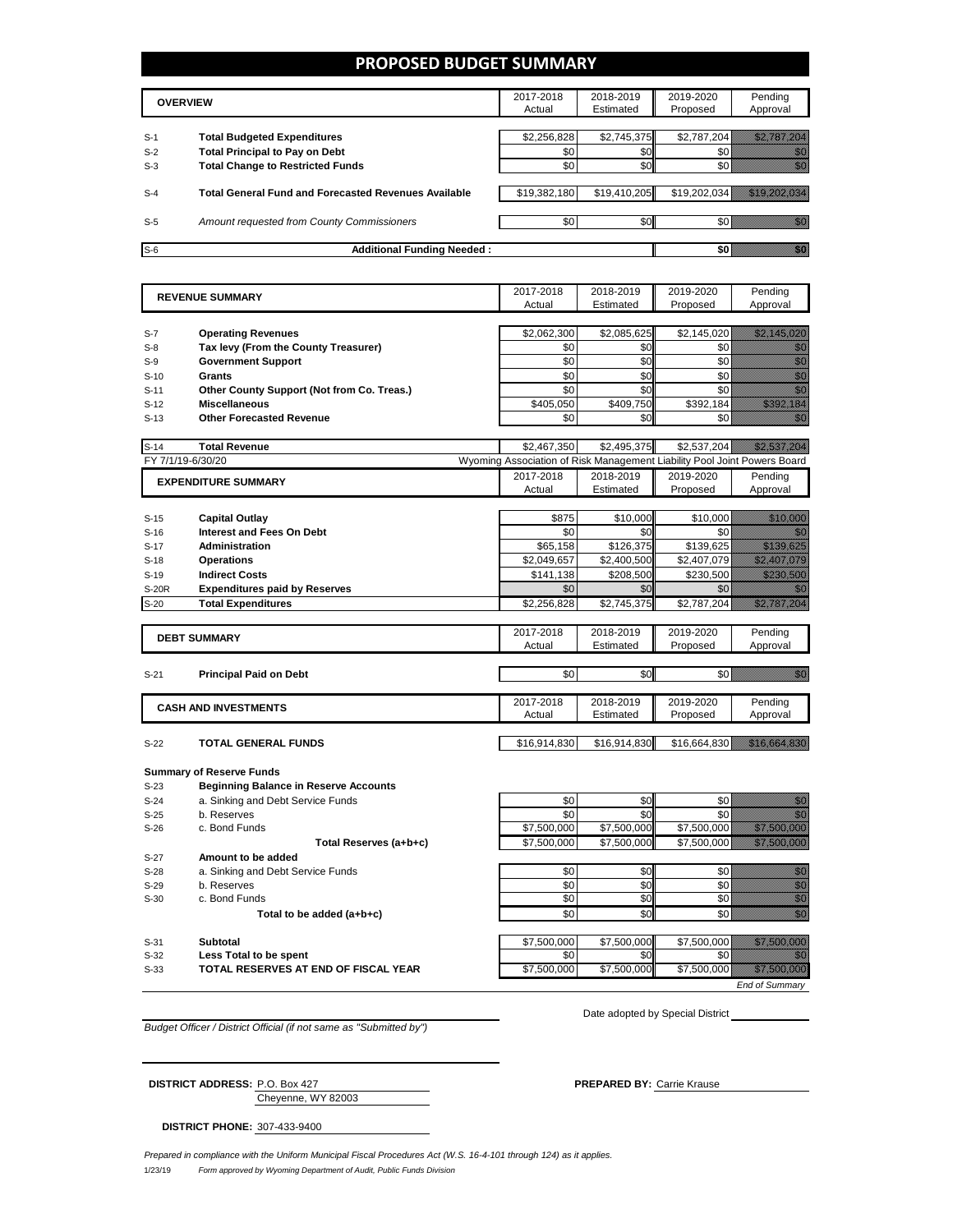Wyoming Association of Risk Management Liability Po **NAME OF DISTRICT/BOARD**

**FYE** 6/30/2020

|           | PROPERTY TAXES AND ASSESSMENTS                 |                         |             |             |             |                                                                                                                                                                                                                                 |
|-----------|------------------------------------------------|-------------------------|-------------|-------------|-------------|---------------------------------------------------------------------------------------------------------------------------------------------------------------------------------------------------------------------------------|
|           |                                                |                         |             |             |             |                                                                                                                                                                                                                                 |
|           |                                                |                         | 2017-2018   | 2018-2019   | 2019-2020   | Pending                                                                                                                                                                                                                         |
|           |                                                |                         | Actual      | Estimated   | Proposed    | Approval                                                                                                                                                                                                                        |
| $R-1$     | <b>Property Taxes and Assessments Received</b> |                         |             |             |             |                                                                                                                                                                                                                                 |
| $R-1.1$   | Tax Levy (From the County Treasurer)           |                         |             |             |             |                                                                                                                                                                                                                                 |
| $R-1.2$   | <b>Other County Support</b>                    |                         |             |             |             |                                                                                                                                                                                                                                 |
|           |                                                |                         |             |             |             |                                                                                                                                                                                                                                 |
|           | <b>FORECASTED REVENUE</b>                      |                         |             |             |             |                                                                                                                                                                                                                                 |
|           |                                                |                         |             |             |             |                                                                                                                                                                                                                                 |
|           |                                                |                         | 2017-2018   | 2018-2019   | 2019-2020   | Pending                                                                                                                                                                                                                         |
|           |                                                |                         | Actual      | Estimated   | Proposed    | Approval                                                                                                                                                                                                                        |
| $R-2$     | <b>Revenues from Other Governments</b>         |                         |             |             |             |                                                                                                                                                                                                                                 |
| $R-2.1$   | State Aid                                      |                         |             |             |             |                                                                                                                                                                                                                                 |
| $R-2.2$   | Additional County Aid (non-treasurer)          |                         |             |             |             |                                                                                                                                                                                                                                 |
| $R-2.3$   | City (or Town) Aid                             |                         |             |             |             |                                                                                                                                                                                                                                 |
| $R - 2.4$ | Other (Specify)                                |                         |             |             |             |                                                                                                                                                                                                                                 |
| $R - 2.5$ | <b>Total Government Support</b>                |                         | \$0         | \$0         | \$0         | e di Barcelonia<br>1990'î                                                                                                                                                                                                       |
| $R-3$     | <b>Operating Revenues</b>                      |                         |             |             |             |                                                                                                                                                                                                                                 |
| $R - 3.1$ | <b>Customer Charges</b>                        |                         | \$2,062,300 | \$2,085,625 | \$2,145,020 | <u>eliministika k</u>                                                                                                                                                                                                           |
| $R - 3.2$ | Sales of Goods or Services                     |                         |             |             |             |                                                                                                                                                                                                                                 |
| $R - 3.3$ | <b>Other Assessments</b>                       |                         |             |             |             |                                                                                                                                                                                                                                 |
| $R - 3.4$ | <b>Total Operating Revenues</b>                |                         | \$2,062,300 | \$2,085,625 | \$2,145,020 | <u> Killingar (</u>                                                                                                                                                                                                             |
| $R-4$     | Grants                                         |                         |             |             |             |                                                                                                                                                                                                                                 |
| $R - 4.1$ | <b>Direct Federal Grants</b>                   |                         |             |             |             |                                                                                                                                                                                                                                 |
| $R - 4.2$ | <b>Federal Grants thru State Agencies</b>      |                         |             |             |             |                                                                                                                                                                                                                                 |
| $R - 4.3$ | <b>Grants from State Agencies</b>              |                         |             |             |             |                                                                                                                                                                                                                                 |
| $R - 4.4$ | <b>Total Grants</b>                            |                         | \$0         | \$0         | \$0         | en de la filosofia<br>Altres de la filòlogía                                                                                                                                                                                    |
| $R-5$     | <b>Miscellaneous Revenue</b>                   |                         |             |             |             |                                                                                                                                                                                                                                 |
| $R - 5.1$ | Interest                                       |                         | \$289,550   | \$276,000   | \$238,434   | <u>tillistillä</u>                                                                                                                                                                                                              |
| $R - 5.2$ | Other: Specify                                 | Reimbursement from Prop | \$115,500   | \$133,750   | \$153,750   | <u> Karl Mariti (</u>                                                                                                                                                                                                           |
| $R - 5.3$ | Other: Additional                              |                         |             |             |             |                                                                                                                                                                                                                                 |
| $R-5.4$   | <b>Total Miscellaneous</b>                     |                         | \$405,050   | \$409,750   | \$392,184   | <u> Kabupatèn Tanah Bandaran Sura</u>                                                                                                                                                                                           |
| $R - 5.5$ | <b>Total Forecasted Revenue</b>                |                         | \$2,467,350 | \$2,495,375 | \$2,537,204 | <u>elittiin kunnaa kunnaa kunnaa kunnaa kunnaa kunnaa kunnaa kunnaa kunnaa kunnaa kunnaa kunnaa kunnaa kunnaa k</u>                                                                                                             |
|           |                                                |                         |             |             |             |                                                                                                                                                                                                                                 |
| $R-6$     | <b>Other Forecasted Revenue</b>                |                         |             |             |             |                                                                                                                                                                                                                                 |
| $R - 6.1$ | a. Other past due-as estimated by Co. Treas.   |                         |             |             |             |                                                                                                                                                                                                                                 |
| $R-6.2$   | b. Other forecasted revenue (specify):         |                         |             |             |             |                                                                                                                                                                                                                                 |
| $R-6.3$   |                                                |                         |             |             |             |                                                                                                                                                                                                                                 |
| $R-6.4$   |                                                |                         |             |             |             |                                                                                                                                                                                                                                 |
| $R-6.5$   |                                                |                         |             |             |             |                                                                                                                                                                                                                                 |
| $R-6.6$   | Total Other Forecasted Revenue (a+b)           |                         | \$0         | \$0         | \$0         | en de la facta de la facta de la facta de la facta de la facta de la facta de la facta de la facta de la facta<br>Constituir de la facta de la facta de la facta de la facta de la facta de la facta de la facta de la facta de |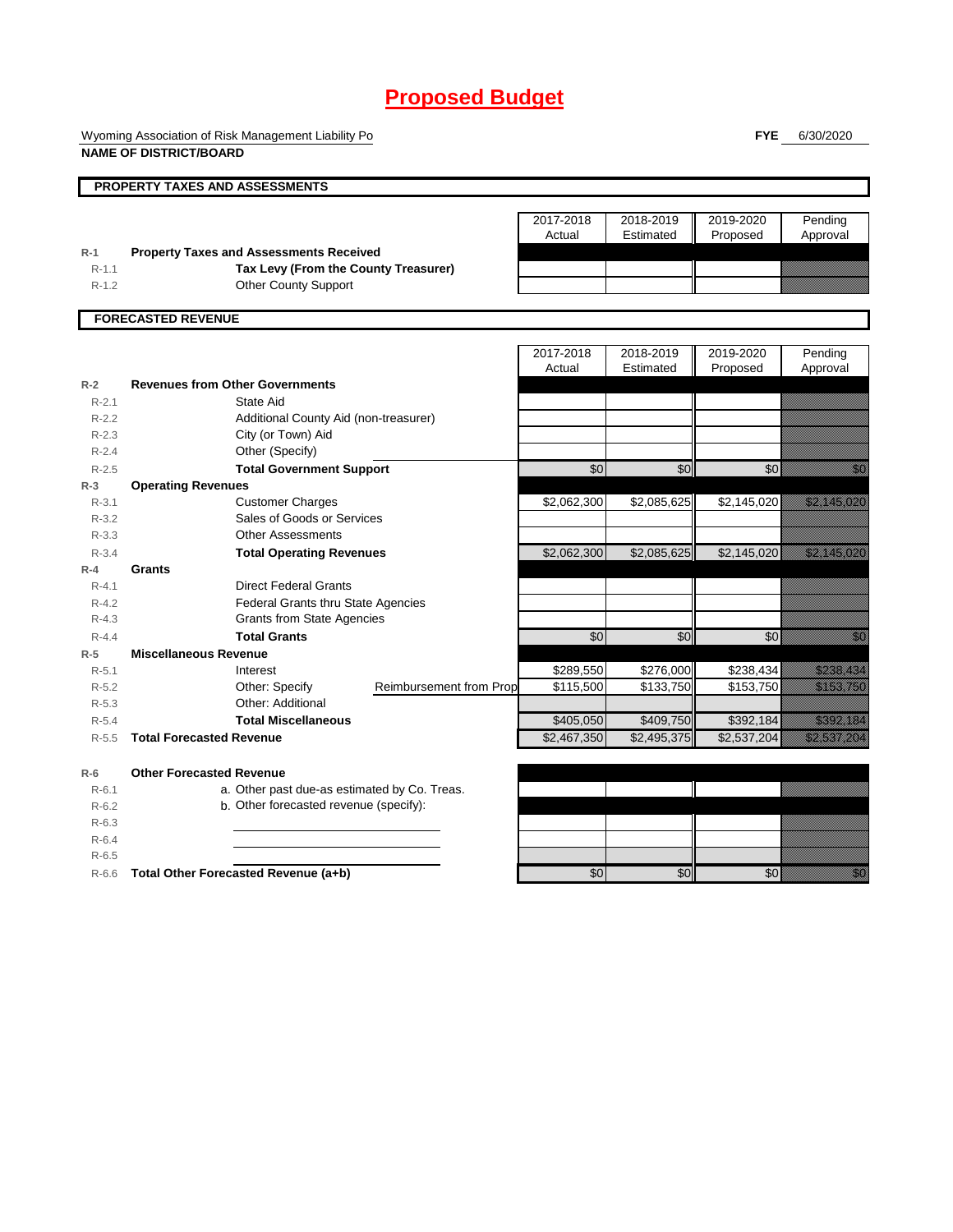## **CAPITAL OUTLAY BUDGET**

| E-1       | <b>Capital Outlay</b> |                         |
|-----------|-----------------------|-------------------------|
| $E - 1.1$ |                       | <b>Real Property</b>    |
| $F-12$    |                       | Vehicles                |
| $F-1.3$   |                       | <b>Office Equipment</b> |
| $F-14$    |                       | Other (Specify)         |
| $F-1.5$   |                       |                         |
| $F-16$    |                       |                         |
| $F-17$    |                       |                         |
| $F-1.8$   | TOTAL CAPITAL OUTLAY  |                         |

|           |                             |                      | 2017-2018 | 2018-2019 | 2019-2020 | Pending                                                                                                                      |
|-----------|-----------------------------|----------------------|-----------|-----------|-----------|------------------------------------------------------------------------------------------------------------------------------|
|           |                             |                      | Actual    | Estimated | Proposed  | Approval                                                                                                                     |
|           | <b>Capital Outlay</b>       |                      |           |           |           |                                                                                                                              |
| $E - 1.1$ |                             | <b>Real Property</b> |           |           |           |                                                                                                                              |
| $E-1.2$   |                             | Vehicles             |           |           |           |                                                                                                                              |
| $E-1.3$   |                             | Office Equipment     | \$875     | \$10,000  | \$10,000  | <u> Albanista Santa Carlos Santa Carlos Santa Carlos Santa Carlos Santa Carlos Santa Carlos Santa Carlos Santa C</u>         |
| $E-1.4$   |                             | Other (Specify)      |           |           |           |                                                                                                                              |
| $E-1.5$   |                             |                      |           |           |           |                                                                                                                              |
| $E-1.6$   |                             |                      |           |           |           |                                                                                                                              |
| $E-1.7$   |                             |                      |           |           |           |                                                                                                                              |
| $E-1.8$   | <b>TOTAL CAPITAL OUTLAY</b> |                      | \$875     | \$10,000  | \$10,000  | a a chun ann an chun an chun an chun an chun an chun an chun an chun an chun an chun an chun an chun an chun a<br>Tacairtean |

#### **ADMINISTRATION BUDGET**

| $E-2$     | <b>Personnel Services</b>            |                              |
|-----------|--------------------------------------|------------------------------|
| $E - 2.1$ |                                      | Administrator                |
| $E - 2.2$ |                                      | Secretary                    |
| $E - 2.3$ |                                      | Clerical                     |
| $E - 2.4$ |                                      | Other (Specify)              |
| $E - 2.5$ |                                      |                              |
| $E - 2.6$ |                                      |                              |
| $E - 2.7$ |                                      |                              |
| $E-3$     | <b>Board Expenses</b>                |                              |
| $E - 3.1$ |                                      | Travel                       |
| $E - 3.2$ |                                      | Mileage                      |
| $E - 3.3$ |                                      | Other (Specify)              |
| $E - 3.4$ |                                      | Training                     |
| $E - 3.5$ |                                      | Retreat                      |
| $E - 3.6$ |                                      |                              |
| $E-4$     | <b>Contractual Services</b>          |                              |
| $E - 4.1$ |                                      | Legal                        |
| $E-4.2$   |                                      | Accounting/Auditing          |
| $E - 4.3$ |                                      | Other (Specify)              |
| $E - 4.4$ |                                      |                              |
| $E - 4.5$ |                                      |                              |
| $E - 4.6$ |                                      |                              |
| $E-5$     | <b>Other Administrative Expenses</b> |                              |
| $E - 5.1$ |                                      | <b>Office Supplies</b>       |
| $E - 5.2$ |                                      | Office equipment, rent & rep |
| $E - 5.3$ |                                      | Education                    |
| $E - 5.4$ |                                      | Registrations                |
| $E - 5.5$ |                                      | Other (Specify)              |
| $E - 5.6$ |                                      | Postage                      |
| $E - 5.7$ |                                      | Telephone/Internet/Webs      |
| $E - 5.8$ |                                      | see additional details       |
| $E-6$     | <b>TOTAL ADMINISTRATION</b>          |                              |

|           |                                      | 2017-2018<br>Actual | 2018-2019<br>Estimated | 2019-2020<br>Proposed | Pending<br>Approval                                                                                                   |
|-----------|--------------------------------------|---------------------|------------------------|-----------------------|-----------------------------------------------------------------------------------------------------------------------|
| $E-2$     | <b>Personnel Services</b>            |                     |                        |                       |                                                                                                                       |
| $E - 2.1$ | Administrator                        |                     |                        |                       |                                                                                                                       |
| $E - 2.2$ | Secretary                            |                     |                        |                       |                                                                                                                       |
| $E - 2.3$ | Clerical                             |                     |                        |                       |                                                                                                                       |
| $E - 2.4$ | Other (Specify)                      |                     |                        |                       |                                                                                                                       |
| $E - 2.5$ |                                      |                     |                        |                       |                                                                                                                       |
| $E - 2.6$ |                                      |                     |                        |                       |                                                                                                                       |
| $E - 2.7$ |                                      |                     |                        |                       |                                                                                                                       |
| $E-3$     | <b>Board Expenses</b>                |                     |                        |                       |                                                                                                                       |
| $E - 3.1$ | Travel                               | \$6,406             | \$8,000                | \$8,000               | <u>tina argamentas para argamentas para argamentas para argamentas para argamentas para argamentas pro</u>            |
| $E - 3.2$ | Mileage                              |                     |                        |                       |                                                                                                                       |
| $E - 3.3$ | Other (Specify)                      |                     |                        |                       |                                                                                                                       |
| $E-3.4$   | Training                             | \$2,262             | \$19,000               | \$19,000              | <u> Maria Bara</u>                                                                                                    |
| $E - 3.5$ | Retreat                              |                     | \$5,000                | \$5,000               | <u> Hillian Sa</u>                                                                                                    |
| $E - 3.6$ |                                      |                     |                        |                       |                                                                                                                       |
| $E-4$     | <b>Contractual Services</b>          |                     |                        |                       |                                                                                                                       |
| $E-4.1$   | Legal                                | \$12,002            | \$25,000               | \$25,000              | <u>i karatikana ya kusingan ya kusingan ya kusingan ya kusingan ya kusingan ya kusingan ya kusingan ya kusingan y</u> |
| $E-4.2$   | Accounting/Auditing                  | \$8,675             | \$8,675                | \$9,175               | <u>in Mariji dhe</u>                                                                                                  |
| $E - 4.3$ | Other (Specify)                      |                     |                        |                       |                                                                                                                       |
| $E-4.4$   |                                      |                     |                        |                       |                                                                                                                       |
| $E-4.5$   |                                      |                     |                        |                       |                                                                                                                       |
| $E-4.6$   |                                      |                     |                        |                       |                                                                                                                       |
| $E-5$     | <b>Other Administrative Expenses</b> |                     |                        |                       |                                                                                                                       |
| $E - 5.1$ | <b>Office Supplies</b>               | \$2,413             | \$5,000                | \$5,000               | <u> Hillian Sa</u>                                                                                                    |
| $E - 5.2$ | Office equipment, rent & repair      | \$11,950            | \$20,000               | \$21,000              | <u>e de la construcción de la construcción de la construcción de la construcción de la construcción de la constru</u> |
| $E - 5.3$ | Education                            |                     |                        |                       |                                                                                                                       |
| $E - 5.4$ | Registrations                        |                     |                        |                       |                                                                                                                       |
| $E-5.5$   | Other (Specify)                      |                     |                        |                       |                                                                                                                       |
| $E-5.6$   | Postage                              | \$559               | \$1,000                | \$1,000               | <u> Karlin Sara</u>                                                                                                   |
| $E - 5.7$ | Telephone/Internet/Webs              | \$3,060             | \$6,000                | \$6,000               | <u>ti selle selle</u>                                                                                                 |
| $E - 5.8$ | see additional details               | \$17,831            | \$28,700               | \$40,450              | <u> Hillian Sta</u>                                                                                                   |
| $E-6$     | <b>TOTAL ADMINISTRATION</b>          | \$65,158            | \$126,375              | \$139,625             | <u> Karl Sara</u>                                                                                                     |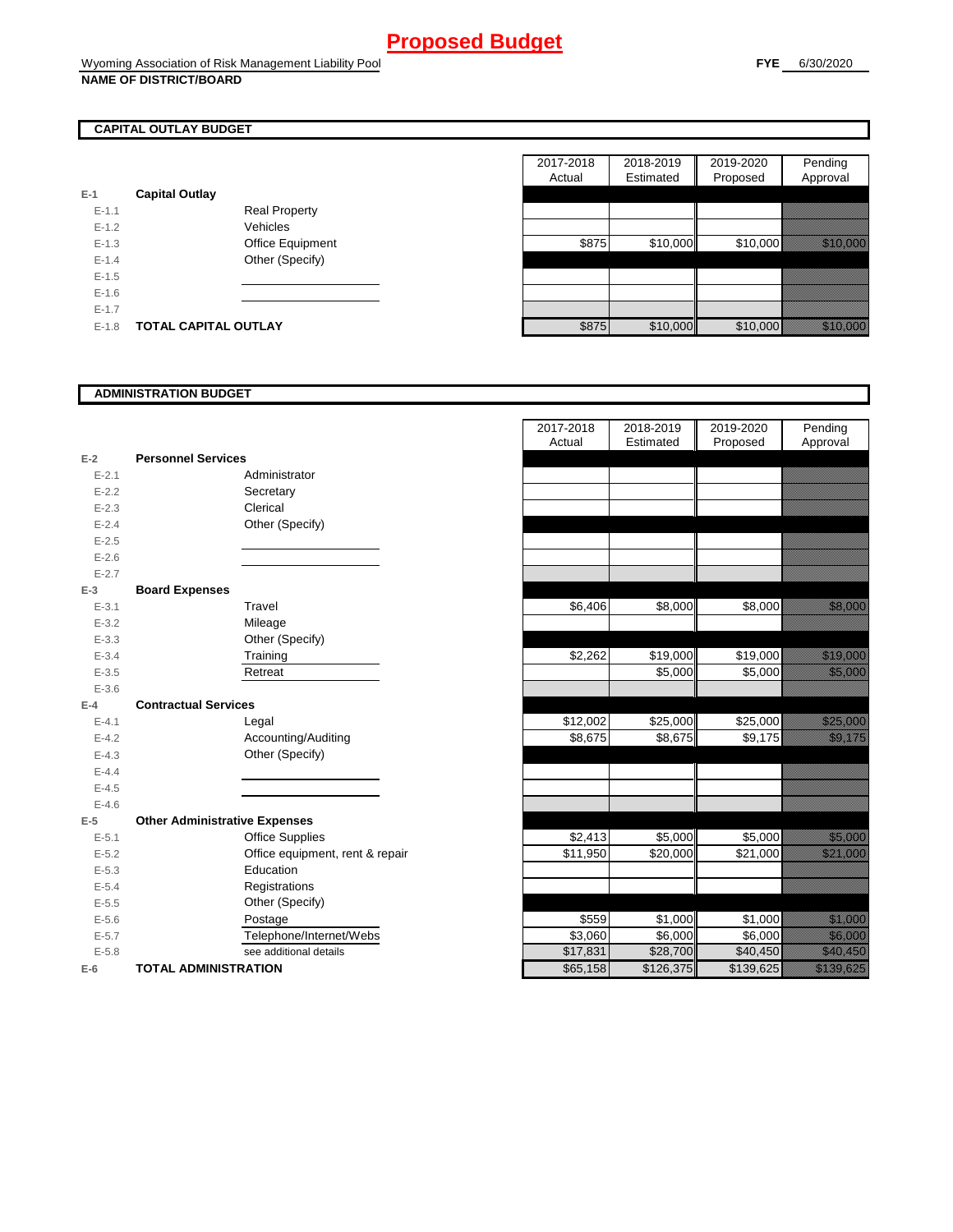### **OPERATIONS BUDGET**

|  | the contract of the contract of the contract of |
|--|-------------------------------------------------|

**FYE** 6/30/2020

| E-7        | <b>Personnel Services</b>              |
|------------|----------------------------------------|
| $E - 7.1$  | <b>Wages--Operations</b>               |
| $E - 7.2$  | <b>Service Contracts</b>               |
| $E - 7.3$  | Other (Specify)                        |
| $E - 7.4$  |                                        |
| $E - 7.5$  |                                        |
| $E - 7.6$  |                                        |
| E-8        | <b>Travel</b>                          |
| $E-8.1$    | Mileage                                |
| $E - 8.2$  | Other (Specify)                        |
| $E-8.3$    |                                        |
| $E - 8.4$  |                                        |
| $E - 8.5$  |                                        |
| E-9        | <b>Operating supplies (List)</b>       |
| $E-9.1$    | <b>SinglePoint Services</b>            |
| $E-9.2$    | Computer/Software                      |
| $E-9.3$    | Origami Risk                           |
| $E-9.4$    |                                        |
| $E-9.5$    |                                        |
| $E-10$     | <b>Program Services (List)</b>         |
| $E-10.1$   | <b>Training Expenses</b>               |
| $E-10.2$   | <b>Claims Expense</b>                  |
| $E-10.3$   | Loss Control                           |
| $E - 10.4$ | <b>Member Outside Training</b>         |
| $E - 10.5$ | see additional details                 |
| E-11       | <b>Contractual Arrangements (List)</b> |
| $E - 11.1$ | Actuary                                |
| $E-11.2$   |                                        |
| $E-11.3$   |                                        |
| $E - 11.4$ |                                        |
| $E - 11.5$ |                                        |
| $E-12$     | <b>Other operations (Specify)</b>      |
| $E-12.1$   | <b>Risk Analyst Expenses</b>           |
| $E-12.2$   | <b>Claims Specialist Expens</b>        |
| $E-12.3$   | Reinsurance                            |
| $E-12.4$   | Staff Training                         |
| $E-12.5$   | see additional details                 |
| E-13       | <b>TOTAL OPERATIONS</b>                |

|                |                                        | 2017-2018<br>Actual | 2018-2019<br>Estimated | 2019-2020<br>Proposed | Pending<br>Approval                                                                                                  |
|----------------|----------------------------------------|---------------------|------------------------|-----------------------|----------------------------------------------------------------------------------------------------------------------|
| $\overline{7}$ | <b>Personnel Services</b>              |                     |                        |                       |                                                                                                                      |
| $E - 7.1$      | Wages--Operations                      | \$294,515           | \$352,000              | \$416,000             | <u> Hardwein</u>                                                                                                     |
| $E - 7.2$      | <b>Service Contracts</b>               |                     |                        |                       |                                                                                                                      |
| $E - 7.3$      | Other (Specify)                        |                     |                        |                       |                                                                                                                      |
| $E - 7.4$      |                                        |                     |                        |                       |                                                                                                                      |
| $E - 7.5$      |                                        |                     |                        |                       |                                                                                                                      |
| $E - 7.6$      |                                        |                     |                        |                       |                                                                                                                      |
| 8              | <b>Travel</b>                          |                     |                        |                       |                                                                                                                      |
| $E-8.1$        | Mileage                                | \$4,666             | \$5,000                | \$5,000               | <u> Kalendari Serikat dan peng</u>                                                                                   |
| $E - 8.2$      | Other (Specify)                        |                     |                        |                       |                                                                                                                      |
| $E-8.3$        |                                        |                     |                        |                       |                                                                                                                      |
| $E - 8.4$      |                                        |                     |                        |                       |                                                                                                                      |
| $E - 8.5$      |                                        |                     |                        |                       |                                                                                                                      |
| 9              | <b>Operating supplies (List)</b>       |                     |                        |                       |                                                                                                                      |
| $E-9.1$        | <b>SinglePoint Services</b>            | \$614               | \$500                  | \$750                 | <u>till fram e</u>                                                                                                   |
| $E-9.2$        | Computer/Software                      | \$6,557             | $\overline{$}12,000$   | \$13,000              | <u> Hillingan</u>                                                                                                    |
| $E-9.3$        | Origami Risk                           | \$24,733            | \$34,000               | \$34,000              | <u>i serialistikan pada tahun 1999. Seba</u>                                                                         |
| $E - 9.4$      |                                        |                     |                        |                       |                                                                                                                      |
| $E-9.5$        |                                        |                     |                        |                       |                                                                                                                      |
| 10             | <b>Program Services (List)</b>         |                     |                        |                       |                                                                                                                      |
| $E-10.1$       | <b>Training Expenses</b>               | \$39,437            | \$50,000               | \$50,000              | <u> Karabasan Ing</u>                                                                                                |
| $E-10.2$       | <b>Claims Expense</b>                  | \$1,123,301         | \$1,324,000            | \$1,294,000           | <u> Elizabeth Constantinople (</u>                                                                                   |
| $E-10.3$       | Loss Control                           | \$60,000            | \$60,000               | \$60,000              | <u> Kabupatèn Ba</u>                                                                                                 |
| $E - 10.4$     | <b>Member Outside Training</b>         | \$24,999            | \$25,000               | \$25,000              | <u> Hillian San Sa</u>                                                                                               |
| $E-10.5$       | see additional details                 | \$89,453            | \$140,000              | \$90,000              | <u> Historian Sta</u>                                                                                                |
| 11             | <b>Contractual Arrangements (List)</b> |                     |                        |                       |                                                                                                                      |
| $E - 11.1$     | Actuary                                | \$4,000             | \$10,000               | \$10,000              |                                                                                                                      |
| $E-11.2$       |                                        |                     |                        |                       |                                                                                                                      |
| $E-11.3$       |                                        |                     |                        |                       |                                                                                                                      |
| $E - 11.4$     |                                        |                     |                        |                       |                                                                                                                      |
| $E-11.5$       |                                        |                     |                        |                       |                                                                                                                      |
| 12             | <b>Other operations (Specify)</b>      |                     |                        |                       |                                                                                                                      |
| $E-12.1$       | <b>Risk Analyst Expenses</b>           | \$7,340             | \$10,000               | \$20,000              | <u>e de la completación de la completación de la completación de la completación de la completación de la comple</u> |
| $E-12.2$       | <b>Claims Specialist Expens</b>        | \$368               | \$5,000                | \$5,000               | <u>ti ka</u>                                                                                                         |
| $E-12.3$       | Reinsurance                            | \$360,190           | \$347,000              | \$354,329             | <u>e komunistiske komunistiske formaler og den formaler og den formaler og den formaler og den formaler og den f</u> |
| $E-12.4$       | <b>Staff Training</b>                  | \$9,484             | \$16,000               | \$20,000              | <u>Mara</u>                                                                                                          |
| $E-12.5$       | see additional details                 |                     | \$10,000               | \$10,000              |                                                                                                                      |
| 13             | <b>TOTAL OPERATIONS</b>                | \$2,049,657         | \$2,400,500            | \$2,407,079           | <u>eli komunistist on k</u>                                                                                          |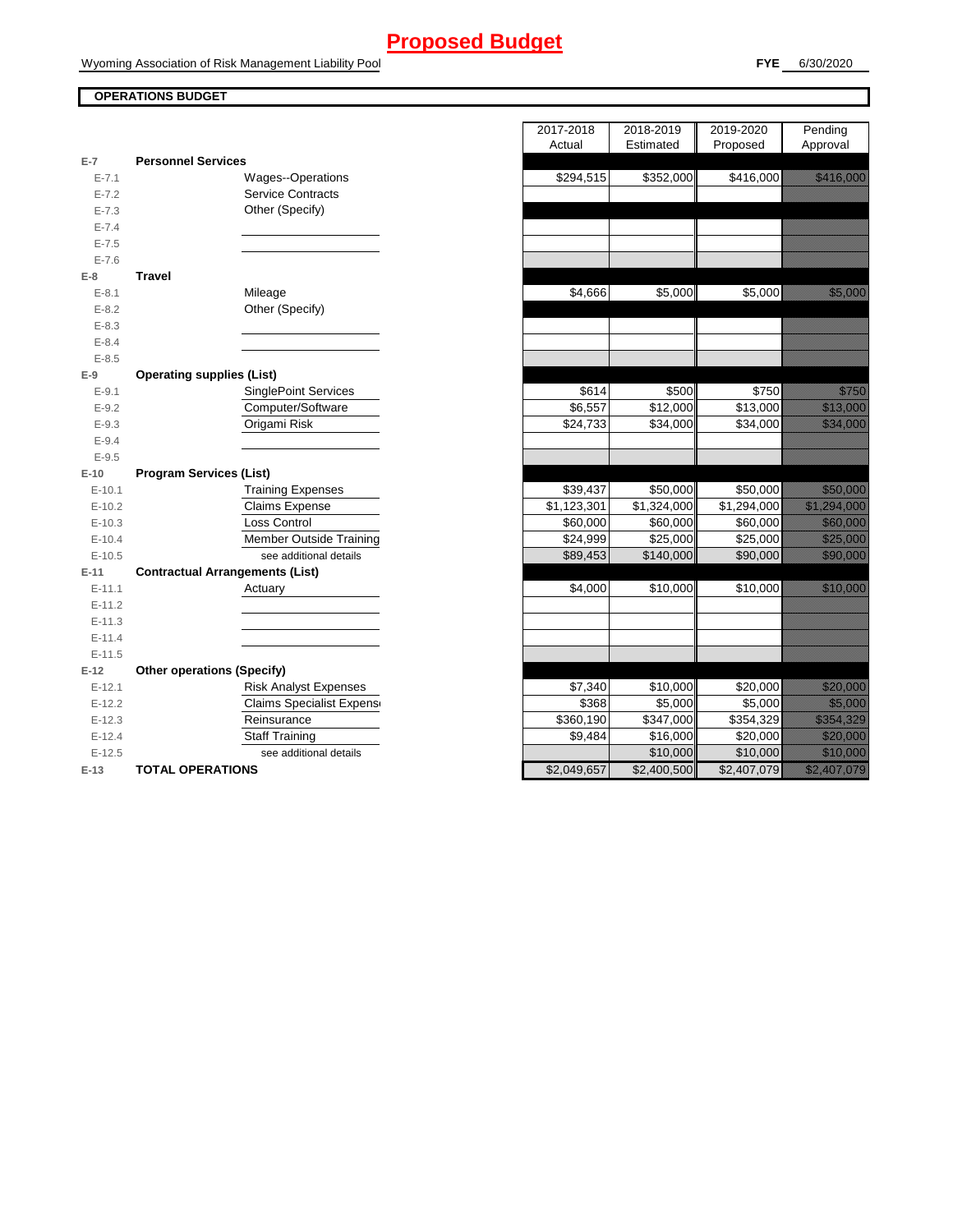Wyoming Association of Risk Management Liability Pool

## **INDIRECT COSTS BUDGET**

| E-14       | <b>Insurance</b>            |                               |
|------------|-----------------------------|-------------------------------|
| $F-141$    |                             | Liability                     |
| $F-142$    |                             | <b>Buildings and vehicles</b> |
| $E - 14.3$ |                             | Equipment                     |
| $F-144$    |                             | Other (Specify)               |
| $E-14.5$   |                             | AD&D                          |
| $E - 14.6$ |                             |                               |
| $F-147$    |                             |                               |
| $E-15$     | Indirect payroll costs:     |                               |
| $E-15.1$   |                             | FICA (Social Security) taxes  |
| $E-15.2$   |                             | <b>Workers Compensation</b>   |
| $E - 15.3$ |                             | <b>Unemployment Taxes</b>     |
| $E-15.4$   |                             | Retirement                    |
| $E-15.5$   |                             | Health Insurance              |
| $F-156$    |                             | Other (Specify)               |
| $E-15.7$   |                             |                               |
| $E-15.8$   |                             |                               |
| $E-15.9$   |                             |                               |
|            |                             |                               |
| $E-17$     | <b>TOTAL INDIRECT COSTS</b> |                               |

|          |                             |                              | 2017-2018<br>Actual | 2018-2019<br>Estimated | 2019-2020<br>Proposed | Pending<br>Approval                                                                                                  |
|----------|-----------------------------|------------------------------|---------------------|------------------------|-----------------------|----------------------------------------------------------------------------------------------------------------------|
| 14       | <b>Insurance</b>            |                              |                     |                        |                       |                                                                                                                      |
| $E-14.1$ | Liability                   |                              |                     |                        |                       |                                                                                                                      |
| $E-14.2$ | Buildings and vehicles      |                              | \$1,529             | \$7,500                | \$12,500              | <u>talik ka</u>                                                                                                      |
| $E-14.3$ | Equipment                   |                              |                     |                        |                       |                                                                                                                      |
| $E-14.4$ | Other (Specify)             |                              |                     |                        |                       |                                                                                                                      |
| $E-14.5$ | AD&D                        |                              | \$10,906            | \$13,000               | \$13,000              |                                                                                                                      |
| $E-14.6$ |                             |                              |                     |                        |                       |                                                                                                                      |
| $E-14.7$ |                             |                              |                     |                        |                       |                                                                                                                      |
| 15       | Indirect payroll costs:     |                              |                     |                        |                       |                                                                                                                      |
| $E-15.1$ |                             | FICA (Social Security) taxes | \$21,484            | \$30,000               | \$31,000              | <u> Karl Sara</u>                                                                                                    |
| $E-15.2$ | <b>Workers Compensation</b> |                              | \$521               | \$1,000                | \$1,500               | <u> Kalifornia (</u>                                                                                                 |
| $E-15.3$ | <b>Unemployment Taxes</b>   |                              | \$1,161             | \$2,000                | \$2,500               | <u> Hillingson</u>                                                                                                   |
| $E-15.4$ | Retirement                  |                              | \$46,230            | \$58,500               | \$64,500              | <u> Hillian Sta</u>                                                                                                  |
| $E-15.5$ | <b>Health Insurance</b>     |                              | \$59,307            | \$96,500               | \$105,500             | <u> Karati (Karati Inggris Sa</u>                                                                                    |
| $E-15.6$ | Other (Specify)             |                              |                     |                        |                       |                                                                                                                      |
| $E-15.7$ |                             |                              |                     |                        |                       |                                                                                                                      |
| $E-15.8$ |                             |                              |                     |                        |                       |                                                                                                                      |
| $E-15.9$ |                             |                              |                     |                        |                       |                                                                                                                      |
| 17       | <b>TOTAL INDIRECT COSTS</b> |                              | \$141,138           | \$208,500              | \$230,500             | <u>ta alikuwa mwaka 1999 (Wakazarta 1999) alikuwa mwaka 1999 (Wakazarta 1999) alikuwa mwaka 1999 (Wakazarta 1999</u> |

#### **DEBT SERVICE BUDGET**

|         |                           | 2017-2018 | 2018-2019 | 2019-2020 | Pending          |
|---------|---------------------------|-----------|-----------|-----------|------------------|
|         |                           | Actual    | Estimated | Proposed  | Approval         |
| $D-1$   | <b>Debt Service</b>       |           |           |           |                  |
| $D-1.1$ | Principal                 |           |           |           |                  |
| $D-1.2$ | Interest                  |           |           |           |                  |
| $D-1.3$ | Fees                      |           |           |           |                  |
| $D-2$   | <b>TOTAL DEBT SERVICE</b> | \$0       | \$0       | \$0       | <u>Mariti Sa</u> |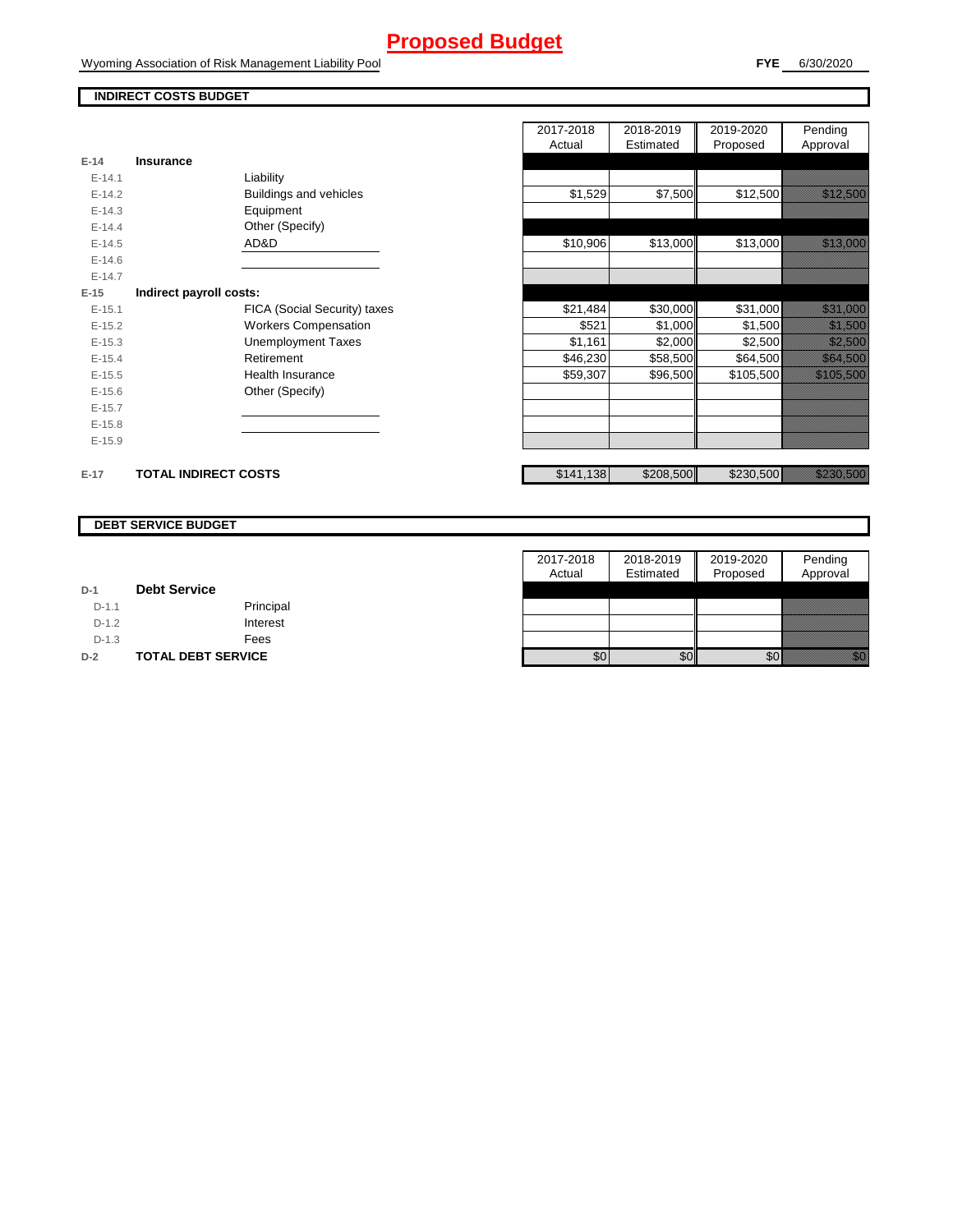ń

#### **GENERAL FUNDS**

| $C-1$   | <b>Balances at Beginning of Fiscal Year</b>         | Actual       | Estimated    |
|---------|-----------------------------------------------------|--------------|--------------|
| $C-1.1$ | General Fund Checking Account Balance               | \$702,445    | \$702,445    |
| $C-1.2$ | Savings and Investments Account Balance             | \$16,212,385 | \$16,212,385 |
| $C-1.3$ | General Fund CD Balance                             |              | \$0          |
| $C-1.4$ | All Other Funds                                     |              | \$0          |
| $C-1.5$ | Reserves (From Below)                               | \$7,500,000  | \$7,500,000  |
| $C-1.6$ | <b>Total Estimated Cash and Investments on Hand</b> | \$24,414,830 | \$24,414,830 |
| $C-2$   | <b>General Fund Reductions:</b>                     |              |              |
| $C-2.1$ | a. Unpaid bills at FYE                              | \$4,557,607  | \$4,750,000  |
| $C-2.2$ | b. Reserves                                         | \$7,500,000  | \$7,500,000  |
| $C-2.3$ | Total Deductions (a∔h)                              | \$12,057,607 | \$12,250,000 |

|         | ,,,,,,,,,,,,,,,,,                                   |              |              |                  |                                  |
|---------|-----------------------------------------------------|--------------|--------------|------------------|----------------------------------|
|         |                                                     | End of Year  | Beginning    | <b>Beginning</b> |                                  |
|         |                                                     | 2017-2018    | 2018-2019    | 2019-2020        | Pending                          |
|         | <b>Balances at Beginning of Fiscal Year</b>         | Actual       | Estimated    | Proposed         | Approval                         |
| $C-1.1$ | General Fund Checking Account Balance               | \$702,445    | \$702,445    | \$700,000        |                                  |
| $C-1.2$ | Savings and Investments Account Balance             | \$16,212,385 | \$16,212,385 | \$15,964,830     | <u> Elizabeth Charles Contae</u> |
| $C-1.3$ | General Fund CD Balance                             |              | \$O          |                  |                                  |
| $C-1.4$ | All Other Funds                                     |              |              |                  |                                  |
| $C-1.5$ | Reserves (From Below)                               | \$7,500,000  | \$7,500,000  | \$7,500,000      | <u>est Mars Charles C</u>        |
| $C-1.6$ | <b>Total Estimated Cash and Investments on Hand</b> | \$24,414,830 | \$24,414,830 | \$24,164,830     | <u> Martin Callin (</u>          |
|         |                                                     |              |              |                  |                                  |

| $C-2.1$ | a. Unpaid bills at FYE                          | \$4.557.607  | \$4.750.000  | \$4.750.000 34.750.000    |
|---------|-------------------------------------------------|--------------|--------------|---------------------------|
| $C-2.2$ | b. Reserves                                     | \$7,500,000  | \$7,500,000  | \$7.500.000 37.500.000    |
| $C-2.3$ | Total Deductions (a+b)                          | \$12,057,607 | \$12,250,000 | \$12,250,000 3.2.2.30.000 |
| $C-2.4$ | <b>Estimated Non-Restricted Funds Available</b> | \$12.357.223 |              |                           |

#### **SINKING & DEBT SERVICE FUNDS**

|          |                                                             | 2017-2018 | 2018-2019 | 2019-2020 | Pending                                                                                                                                                                                                                          |
|----------|-------------------------------------------------------------|-----------|-----------|-----------|----------------------------------------------------------------------------------------------------------------------------------------------------------------------------------------------------------------------------------|
| $C-3$    |                                                             | Actual    | Estimated | Proposed  | Approval                                                                                                                                                                                                                         |
| $C-3.1$  | Beginning Balance in Reserve Account (end of previous year) |           | \$0       | \$0       |                                                                                                                                                                                                                                  |
| $C-3.2$  | Date of Reserve Approval in Minutes:                        |           |           |           |                                                                                                                                                                                                                                  |
| $C-3.3$  | Amount to be added to the reserve                           |           |           |           |                                                                                                                                                                                                                                  |
| $C-3.4$  | Date of Reserve Approval in Minutes:                        |           |           |           |                                                                                                                                                                                                                                  |
| $C-3.5$  | SUB-TOTAL                                                   | \$0       | \$0       | \$0       | W.                                                                                                                                                                                                                               |
| $C-3.6$  | Identify the amount and project to be spent                 |           |           |           |                                                                                                                                                                                                                                  |
| $C-3.7$  | a.                                                          |           |           |           |                                                                                                                                                                                                                                  |
| $C-3.8$  | b.                                                          |           |           |           |                                                                                                                                                                                                                                  |
| $C-3.9$  |                                                             |           |           |           |                                                                                                                                                                                                                                  |
| $C-3.10$ | Date of Reserve Approval in Minutes:                        |           |           |           |                                                                                                                                                                                                                                  |
| $C-3.11$ | TOTAL CAPITAL OUTLAY (a+b+c)                                | \$0       | \$0       | \$0       | en de la familie de la familie de la familie de la familie de la familie de la familie de la familie de la fam<br>Constituit de la familie de la familie de la familie de la familie de la familie de la familie de la familie d |
| $C-3.12$ | Balance to be retained                                      | \$0       | \$0       | \$0       | an dhe                                                                                                                                                                                                                           |

#### **RESERVES**

|          |                                                             | 2017-2018 | 2018-2019 | 2019-2020 | Pending                                                                                                                                                                                                                          |
|----------|-------------------------------------------------------------|-----------|-----------|-----------|----------------------------------------------------------------------------------------------------------------------------------------------------------------------------------------------------------------------------------|
| $C-4$    |                                                             | Actual    | Estimated | Proposed  | Approval                                                                                                                                                                                                                         |
| $C-4.1$  | Beginning Balance in Reserve Account (end of previous year) |           | \$0       | \$0       |                                                                                                                                                                                                                                  |
| $C-4.2$  | Date of Reserve Approval in Minutes:                        |           |           |           |                                                                                                                                                                                                                                  |
| $C-4.3$  | Amount to be added to the reserve                           |           |           |           |                                                                                                                                                                                                                                  |
| $C-4.4$  | Date of Reserve Approval in Minutes:                        |           |           |           |                                                                                                                                                                                                                                  |
| $C-4.5$  | SUB-TOTAL                                                   | \$0       | \$0       | \$0       | 47                                                                                                                                                                                                                               |
| $C-4.6$  | Identify the amount and project to be spent                 |           |           |           |                                                                                                                                                                                                                                  |
| $C-4.7$  | a.                                                          |           |           |           |                                                                                                                                                                                                                                  |
| $C-4.8$  | b.                                                          |           |           |           |                                                                                                                                                                                                                                  |
| $C-4.9$  |                                                             |           |           |           |                                                                                                                                                                                                                                  |
| $C-4.10$ | Date of Reserve Approval in Minutes:                        |           |           |           |                                                                                                                                                                                                                                  |
| $C-4.11$ | TOTAL OTHER RESERVE OUTLAY (a+b+c)                          | \$0       | \$0       | \$0       | <u>M</u>                                                                                                                                                                                                                         |
| $C-4.12$ | Balance to be retained                                      | \$0       | \$0       | \$0       | en de la familie de la familie de la familie de la familie de la familie de la familie de la familie de la fam<br>Constituit de la familie de la familie de la familie de la familie de la familie de la familie de la familie d |

### **BOND FUNDS**

|         |                                                             | 2017-2018   | 2018-2019   | 2019-2020   | Pending                                                                                                              |
|---------|-------------------------------------------------------------|-------------|-------------|-------------|----------------------------------------------------------------------------------------------------------------------|
| $C-5$   |                                                             | Actual      | Estimated   | Proposed    | Approval                                                                                                             |
| $C-5.1$ | Beginning Balance in Reserve Account (end of previous year) | \$7,500,000 | \$7,500,000 | \$7,500,000 | <u> Timografia (1999)</u>                                                                                            |
| $C-5.2$ | Date of Reserve Approval in Minutes:                        |             |             |             |                                                                                                                      |
| $C-5.3$ | Amount to be added to the reserve                           |             |             |             |                                                                                                                      |
| $C-5.4$ | Date of Reserve Approval in Minutes:                        |             |             |             |                                                                                                                      |
| $C-5.5$ | SUB-TOTAL                                                   | \$7,500,000 | \$7,500,000 | \$7,500,000 | <u> Elizabeth Charles Charles Charles Charles Charles Charles Charles Charles Charles Charles Charles Charles Ch</u> |
| $C-5.6$ | Identify the amount and project to be spent                 |             |             |             |                                                                                                                      |
| $C-5.7$ | Date of Reserve Approval in Minutes:                        |             |             |             |                                                                                                                      |
| $C-5.8$ | Balance to be retained                                      | \$7,500,000 | \$7,500,000 | \$7,500,000 |                                                                                                                      |
|         |                                                             |             |             |             |                                                                                                                      |
| $C-5.9$ | TOTAL TO BE SPENT                                           | \$0         | \$0         | \$0         | <u>i Saraja</u>                                                                                                      |